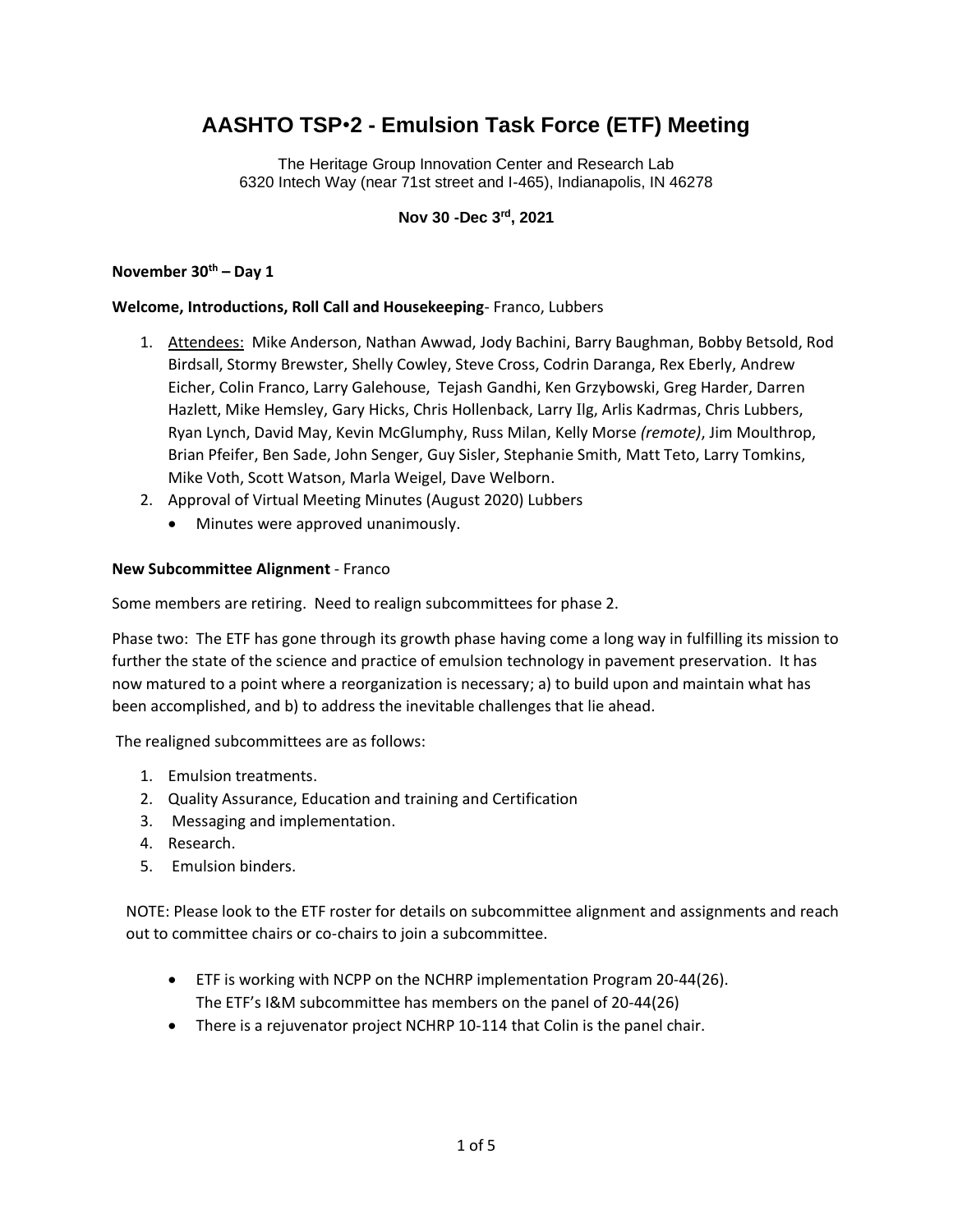#### **Subcommittee Co-chair Updates**

- 1. Emulsion Treatments Pfeifer, Franco [Standing in for Kelly Morse (*participated remote*) and Travis Walbeck]
	- a. See 2a updates below.
- 2. Quality Assurance, Education & Certification Teto, Galehouse
	- a. Will use NETTCP as a template for training and certification.
	- b. Training and certification will be built from the best practice guide.
	- c. Promoting the need for national certification.
		- i. Franco discussed need for materials certification and audits in addition to employee and contractor certifications.
	- d. Working with NTPEP to develop an audit program for emulsion suppliers. This is almost complete.
	- e. We need to have someone from NTPEP present next at the next meeting about the emulsion work plan. What is the value of this program to the industry? The group has a lot of questions.
	- 3. Messaging & Implementation Tomkins, Brewster
		- a. Subcommittee goal is to convince DOTs and other agencies to adopt and use ETF Guide Specs.
			- i. Attending industry meetings.
			- ii. Developing training materials.
			- iii. Looking at actual jobs and demonstrations.
			- iv. Survey results of agencies where 12 projects are needed.
	- 4. Research Hazlett, Sade
		- a. Subcommittee goal is to provide at least 3 Research Problem Statements to COMP (Committee on Materials and Pavements)
		- b. Identify research needs. This will help drive ETF deliverables. The committee has two working groups: Materials and Equipment. Review pavement preservation related research that has been completed within the last 5 years. Equipment research: Review needs and enhancements for construction equipment and pavement condition assessment vehicles.
		- c. Review Research Roadmaps including TSP Research Roadmap ( NCPP), MnROAD, FHWA, and NCAT.
	- 5. Asphalt binders Voth, Lubbers
		- a. Rejuvenators working group.

i.Working on Definitions for rejuvenators, NCHRP 10-114, and AASHTO MP 43.

b. Modifiers working group

ii.NCHRP 9-63, updates to AASHTO M316, polymer modified slurry seals.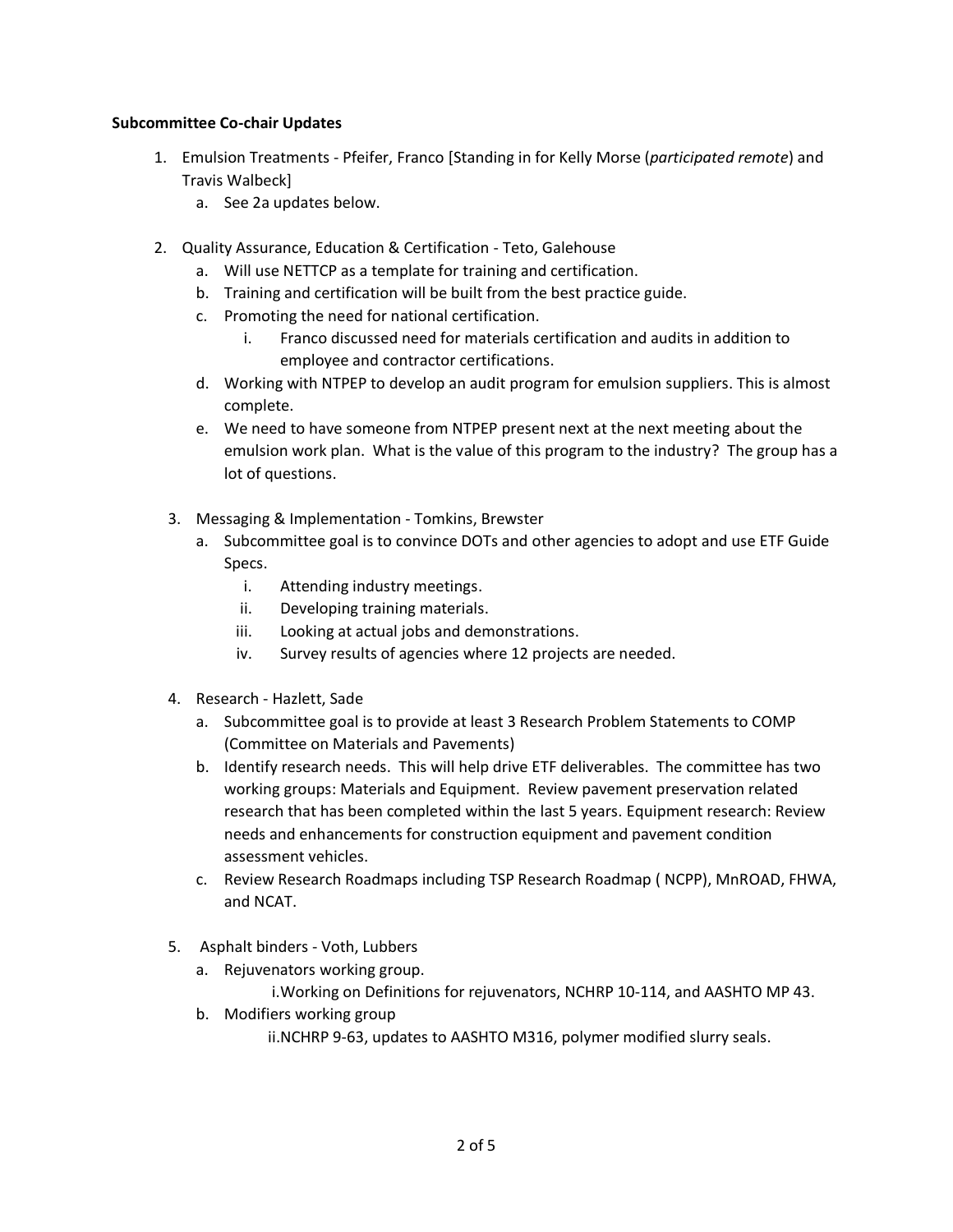### **AASHTO Committee on Materials & Pavements – Technical Section Updates**

- 1. TS 2a Emulsified Asphalts Pfeifer
	- Annual meeting in august.
	- Ballot items T59 and T72. These were updated.
	- AASHTO wide effort to standardize temp measurement devises.
	- The 2a standards are being balloted to add the new temp measurement device requirements.
	- A few provisional standards are being balloted to become full standards.
	- The ETF is invited to present at the mid-year meeting of 2a.
- 2. TS 5b Bridge & Pavement Preservation Ilg
	- 15 Provisionals that will become full AASHTO standards neat year.
	- New guide specs are coming out soon.
	- Some hold up with publication because of inconsistent units but they are being worked on currently and will be available soon. Listing both SI and English units speeds up the process.

#### **Illinois Study on Asphalt Content in Micro Surfacing Mixtures** - Senger

- Set out to determine AC content of micro surfacing with T164, effects of the sample container, 3 different aggregates, and if rinsing the sample container influenced the AC content. There were promising results. The preliminary results are posted in the PowerPoint for this session.
- Waiting on the final conclusions before writing up the report.

#### **Presentation-ISSA A-115 Polymer-Modified Slurry Briefing** - Rex Eberly

- Reviewed past work on slurry seals and how we got to where we are today.
- There are some differences between A115 and A105/A143 that are noteworthy. Refer to those documents.
- Information about where to use polymer modified slurry seals. See specs.
- A115 is still a draft spec and is awaiting comments from industry and for agencies to begin using it more widely. This is available on the ISSA website for free.

#### **Incentives & Disincentives** - Galehouse

• Discussion on how to improve incentives and disincentives. Issues include areas that only have one contractor that do pavement preservation work. We need to continue this discussion. Ideas included trying a positive approach where only incentives are used.

#### **Research Project Updates & New RNS** – Hazlett, Sade, Franco

- 1. NCHRP 9-62 Rapid Tests and Specifications for Construction of Asphalt-Treated Cold Recycled Pavements.
	- This is complete and the report is out. Ongoing work to verify results.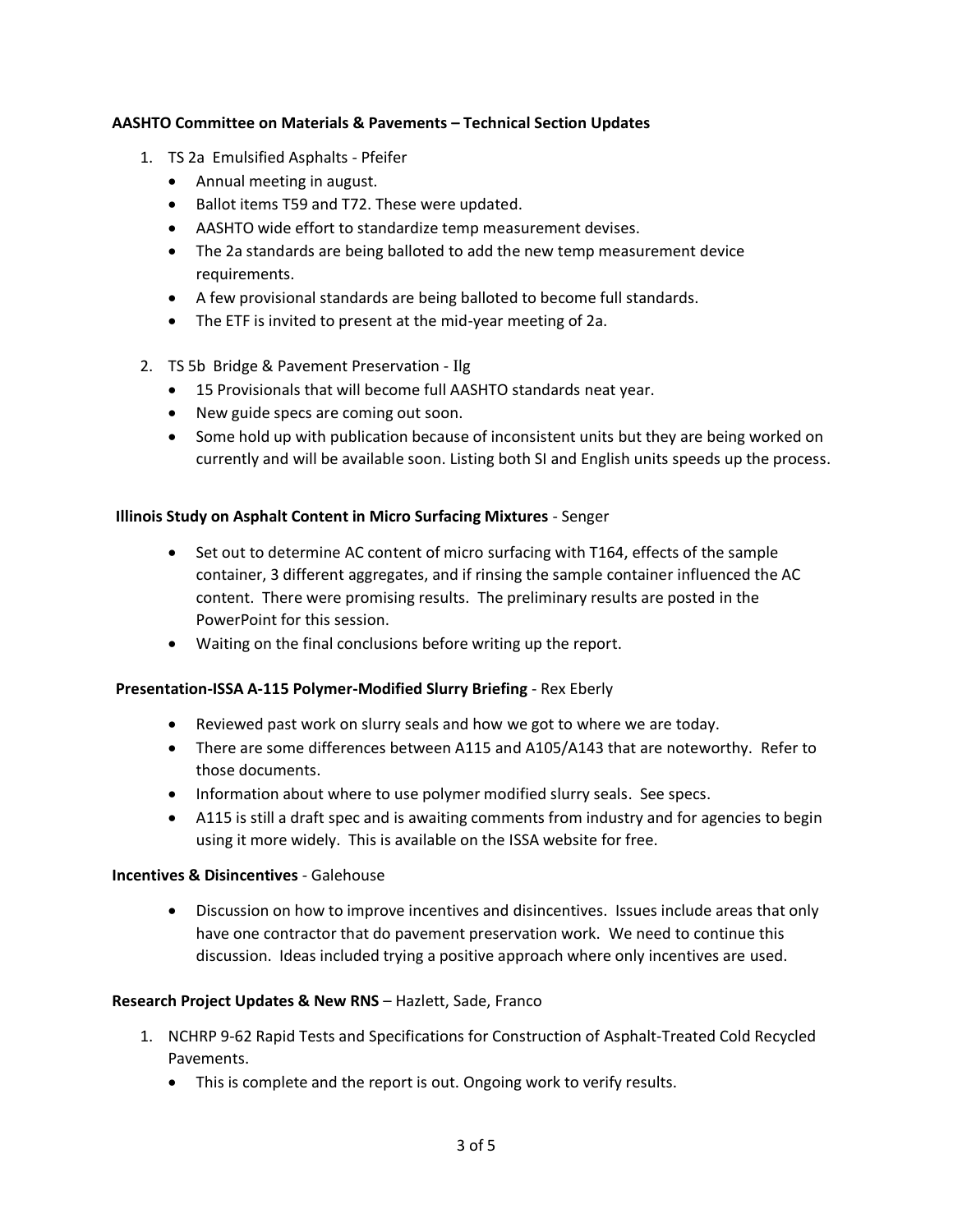- 2. NCHRP 14-43 Construction Guide Specifications for Cold Central Plant Recycling and Cold In-Place Recycling.
	- This project is ongoing. The draft spec has been turned in and work on best practice guide continues.
- 3. NCHRP 14-48 Construction Guide Specifications for Pavement Treatments Sand Seals and Ultra-thin Bonded Surface Treatments
	- This Will be done via NCHRP 14-46 TRB 's A Hanna is the project officer.
	- Panel has been formed .
- 4. NCHRP 10-114 Developing Performance and Safety Specifications
	- See details from earlier in the notes for 10-114.
- 5. There are three statements that were recently submitted. Synthesis of tests for all emulsion treatments, performance test for emulsion /emulsion treatments, and test to determine chip embedment.

# **NCHRP 9-63 (EA-PG) Update** - Mike Anderson

• A presentation was given on progress with 9-63. Work is ongoing to investigate differences between the data from NCAT and AI. The draft EAPG grading spec is being updated with new information as it comes out.

#### **AASHTO Accreditation -** Ben Sade

• An update was given on the Proficiency Sample Program (PSP) enrollment and accreditation numbers for emulsion and pavement preservation. There are currently 157 labs accredited for at least one emulsion test. There are 263 labs enrolled in the emulsion PSP sample. Does it make sense to do solubility with trichloroethylene on the emulsion residue anymore? Most everyone is using the ash method.

#### **Best Practice Documents** – Tomkins, Brewster

- Chip Seals are posted on ETF website
- Micro Surfacing are very close to being finalized. We played a game to learn more of the best practices in the documents

# **NCHRP 14-44 Guide Specifications for the Construction of Slurry Seals, Scrub Seals, and Tack Coats** -

**Hicks** 

• An update on the results from agency survey for NCHRP 14-44. The final report for this project will be submitted in March 2022. This will include each of the three construction guides.